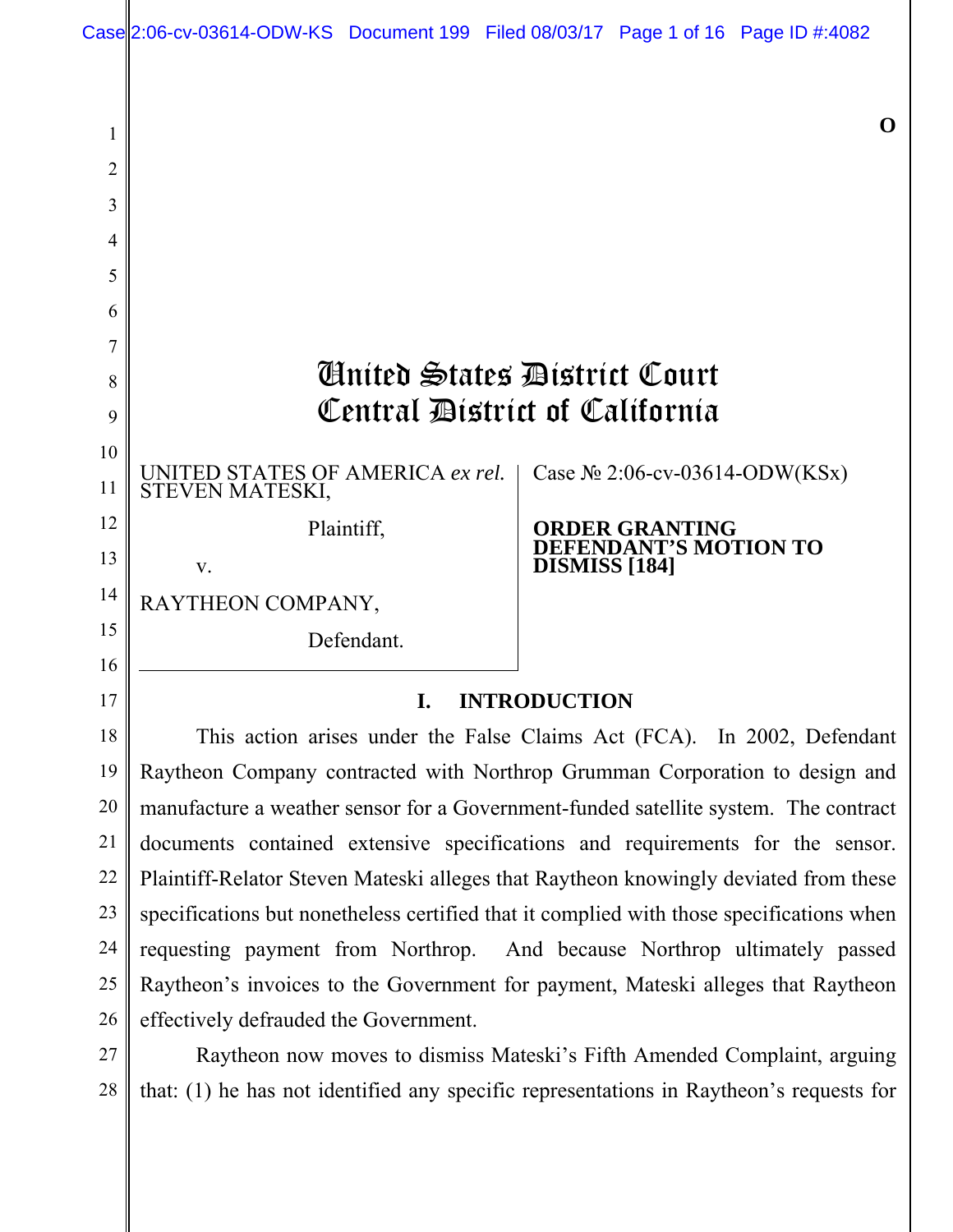1 2 3 4 5 payment; (2) he has not demonstrated how any such representations, if they exist, are false or misleading; (3) any such (mis)representations were in any event immaterial to the Government's decision to pay Raytheon; and (4) liability cannot attach to any pre-2009 misconduct because Raytheon sought payment from Northrop and not directly from the Government. (ECF No. 184.)

The Court concludes that Mateski has not adequately alleged either that Raytheon submitted a false claim or that Raytheon's allegedly false representations were material to the Government's payment decisions. Thus, the Court **GRANTS**  Raytheon's Motion without leave to amend.<sup>1</sup>

# **II. BACKGROUND**

# **A. Factual Background**

12 13 14 15 16 17 18 19 20 21 22 23 24 25 In 2002, the United States Government awarded Northrop the prime contract for designing and developing the National Polar-Orbiting Operational Environmental Satellite System (NPOESS), a satellite that collects meteorological, oceanographic, environmental, and climatic data. (Fifth Am. Compl. ("5AC") ¶ 4, ECF No. 182.) Northrop, in turn, subcontracted with Raytheon to develop a weather sensor for the NPOESS called the Visible Infrared Imaging Radiometer Suite (VIIRS). (*Id.*) Two main contract documents governed Raytheon's work on the VIIRS: the VIIRS Contract and the NPOESS General Instrument Interface Document (NGIID). (*Id.* ¶ 6.) The NGIID contained extensive specifications and requirements regarding the design and manufacturing process for the VIIRS, some of which it designated as "mandatory." (*See id.*  $\P$ , 9.) Any deviation from a mandatory requirement was considered a "major" deviation that needed a waiver approved by two Government contracting officers. (*Id.* ¶¶ 7–8.) "Minor" deviations, on the other hand, could be waived by either Raytheon or Northrop. (*Id.* ¶ 8.)

26 27

28

6

7

8

9

10

11

Mateski, an engineer and a former Raytheon employee, worked on the VIIRS

 $\overline{\phantom{0}}$  1  $<sup>1</sup>$  After considering the papers filed in connection with the Motion, the Court deemed the matter</sup> appropriate for decision without oral argument. Fed. R. Civ. P. 78(b); C.D. Cal. L.R. 7-15.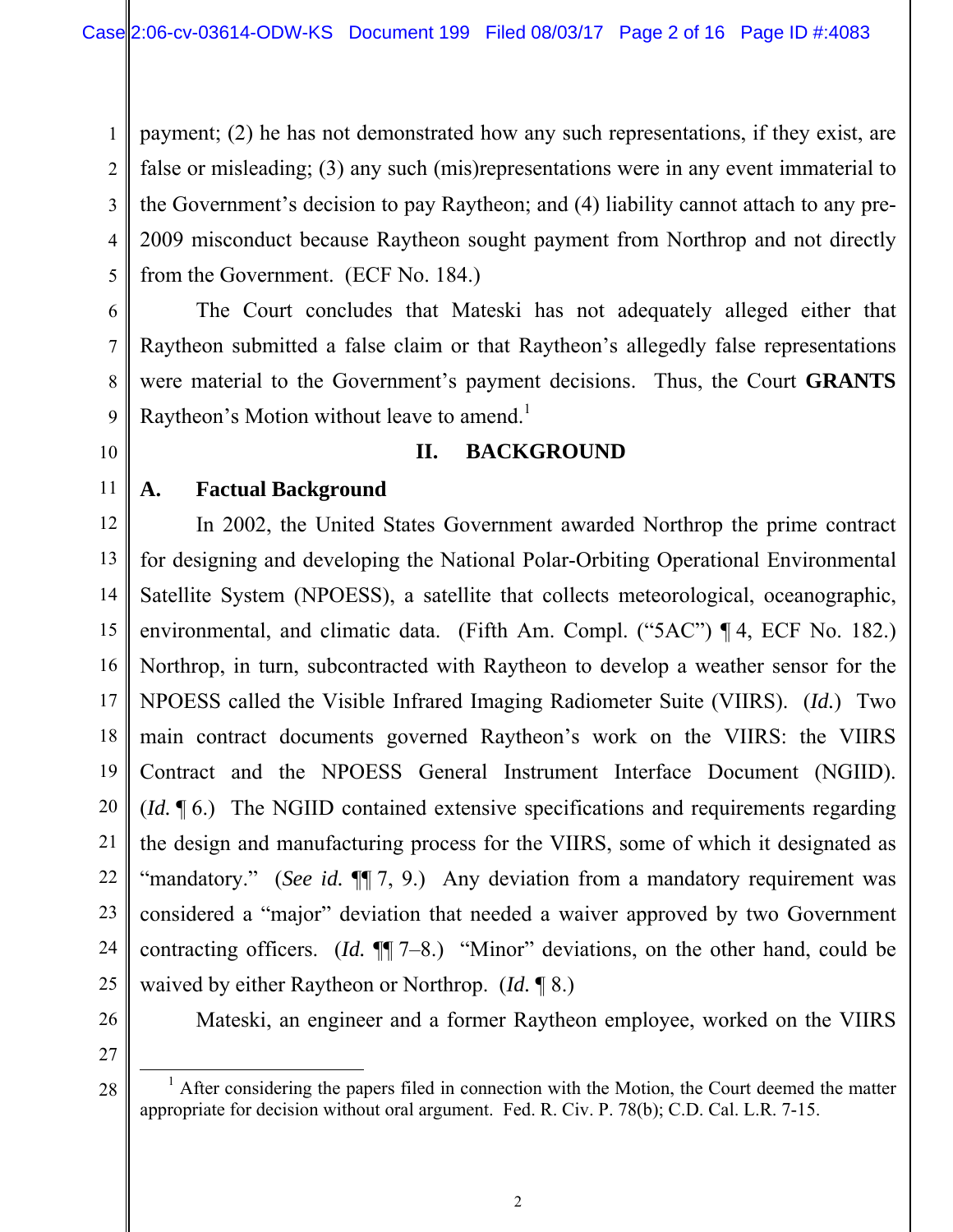1 2 3 4 5 6 7 8 9 from 2002 to 2006. (*Id.* ¶¶ 3, 6.) According to Mateski, Raytheon failed to comply with numerous mandatory specifications and failed to obtain properly-executed major deviation waivers. (*Id.* ¶ 9.) Mateski identifies 14 specifications in the NGIID that Raytheon failed to comply with, such as: failing to perform "complete tests and retests of component parts and of assembled hardware"; failing to perform "qualification and up-screening tests on electronic components"; "forg[ing] planning operation signoffs" and not performing required inspections; "forg[ing] serial numbers on inspection status tags"; "substitut[ing] materials prohibited by the NGIID"; "falsif[ying] and fail[ing] to keep and maintain accurate records"; and others.  $(Id. \P \P (9(a) - (n))$ .

10 11 12 13 Between 2002 and 2010, Raytheon submitted two types of requests for payment to Northrop: monthly invoices for labor and materials, and semi-annual invoices for award fees. (*Id.* ¶ 12.) Northrop, in turn, submitted Raytheon's requests to the Government for payment. (*Id.*) Mateski alleges on information and belief that:

Raytheon submitted to Northrop Requests for Payment and supporting documents with knowledge that they falsely represented that Raytheon had performed the VIIRS Contract in conformity with the requirements and specifications of the VIIRS Contract, including but not limited to the NGIID, and with knowledge that the Requests for Payment failed to disclose that Raytheon had not obtained the requisite approvals for major deviations from the mandatory requirement of the NGIID and all other NPOESS program documents.

20 (*Id.* ¶ 16.)

14

15

16

17

18

19

21 22 23 24 25 26 27 28 Mateski identifies three bases for this belief. First, based on his thirty years of experience in the aerospace and defense industry, Mateski states that he has "personal knowledge that when a contractor submits to the United States Government a Request for Payment on an aerospace and defense industry contract, the contractor represents that the performance of the contract is in conformity with the requirements and specifications of the contract for which payment is requested." (*Id.* ¶ 13.) Second, under sections 52.232-32 and 32.905 of the Federal Acquisition Regulations, "every contractor submitting invoices and bills requesting payment by the United States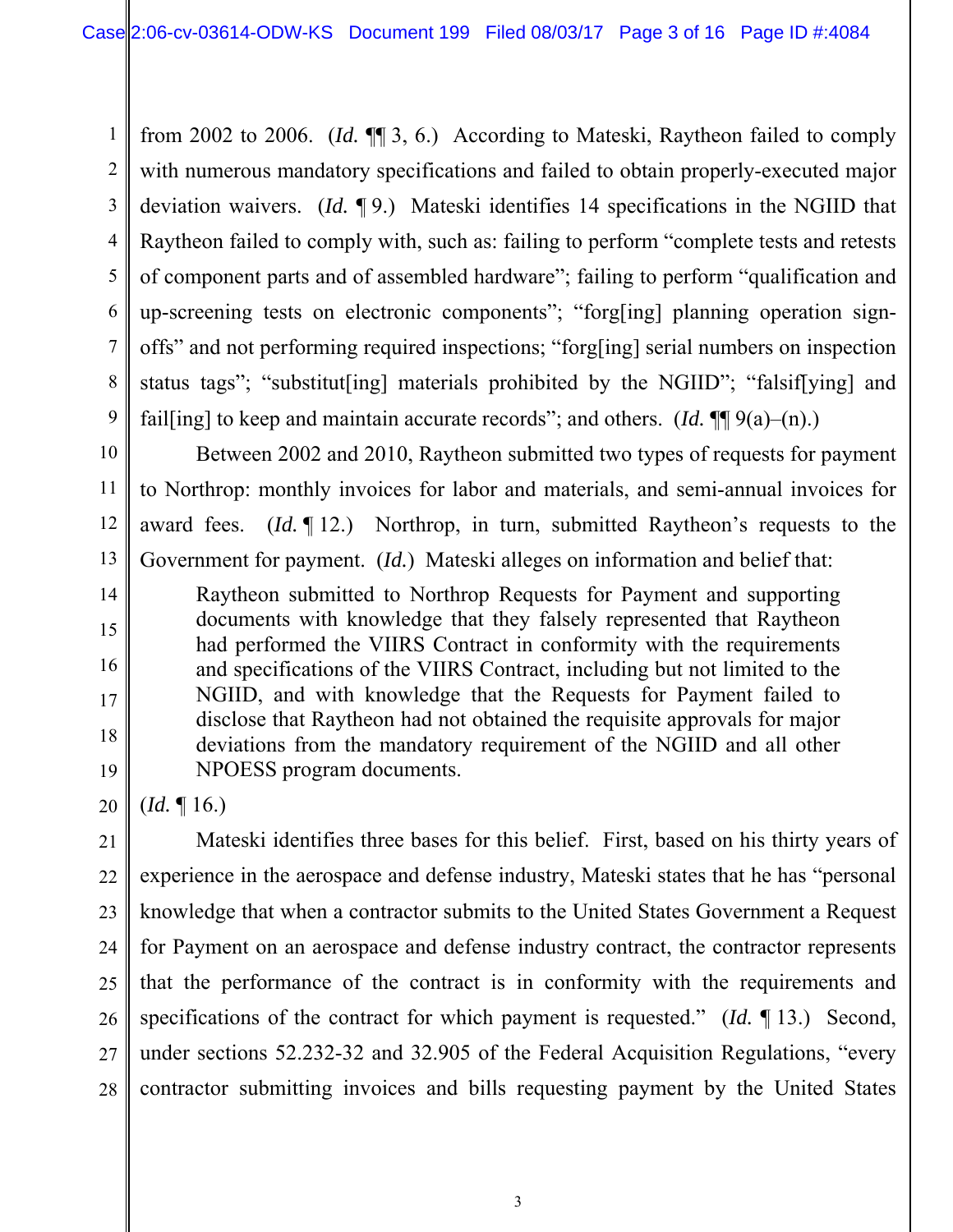1 2 3 4 5 6 Government represents and/or certifies that the contractor is in conformity with the requirements and the specifications of the contract." (*Id.* ¶ 14.) Third, because Raytheon refused to produce its requests for payments in this case either as part of its initial disclosures or in response to Mateski's counsel's informal demand, Mateski infers that the requests must contain misrepresentations or misleading half-truths that give rise to FCA liability. (*Id.* ¶ 15.)

Finally, Mateski alleges that the Government "would not have paid Raytheon's Requests for Payment if [it] had known" that Raytheon had neither complied with the mandatory contract requirements nor obtained major deviation waivers. (*Id.* ¶ 16.) Mateski asserts that the Government has suffered at least \$1 billion in damages as a result of Raytheon's misrepresentations. (*Id.*)

12

7

8

9

10

11

# **B. Procedural History**

13 14 15 16 17 18 19 20 21 22 23 24 25 In June 2006, Mateski filed this case on behalf of the United States. (ECF No. 1.) After investigating Mateski's claims for six years, the United States declined to intervene in the action. (ECF No. 78.) Raytheon subsequently moved to dismiss what was by then Mateski's Fourth Amended Complaint for lack of subject matter jurisdiction, arguing that public knowledge of the problems with the VIIRS sensor were fatal to Mateski's claim under the FCA's public disclosure bar. (ECF No. 96.) The Court agreed and dismissed the action. *United States ex rel. Mateski v. Raytheon Co.*, No. 2:06-CV-3614-ODW, 2013 WL 692798, at \*1 (C.D. Cal. Feb. 26, 2013). Mateski appealed. (ECF No. 128.) In March 2016, the Ninth Circuit reversed, reasoning that the public disclosure bar did not apply because Mateski's allegations "differ in both degree and kind from the very general previously disclosed information about problems with VIIRS." *United States ex rel. Mateski v. Raytheon Co.*, 816 F.3d 565, 580 (9th Cir. 2016).

26 27 28 Shortly after remand, the Supreme Court issued its opinion in *Universal Health Servs., Inc. v. United States ex rel. Escobar*, 136 S. Ct. 1989 (2016), which addressed FCA liability under a theory of implied false certification. Raytheon subsequently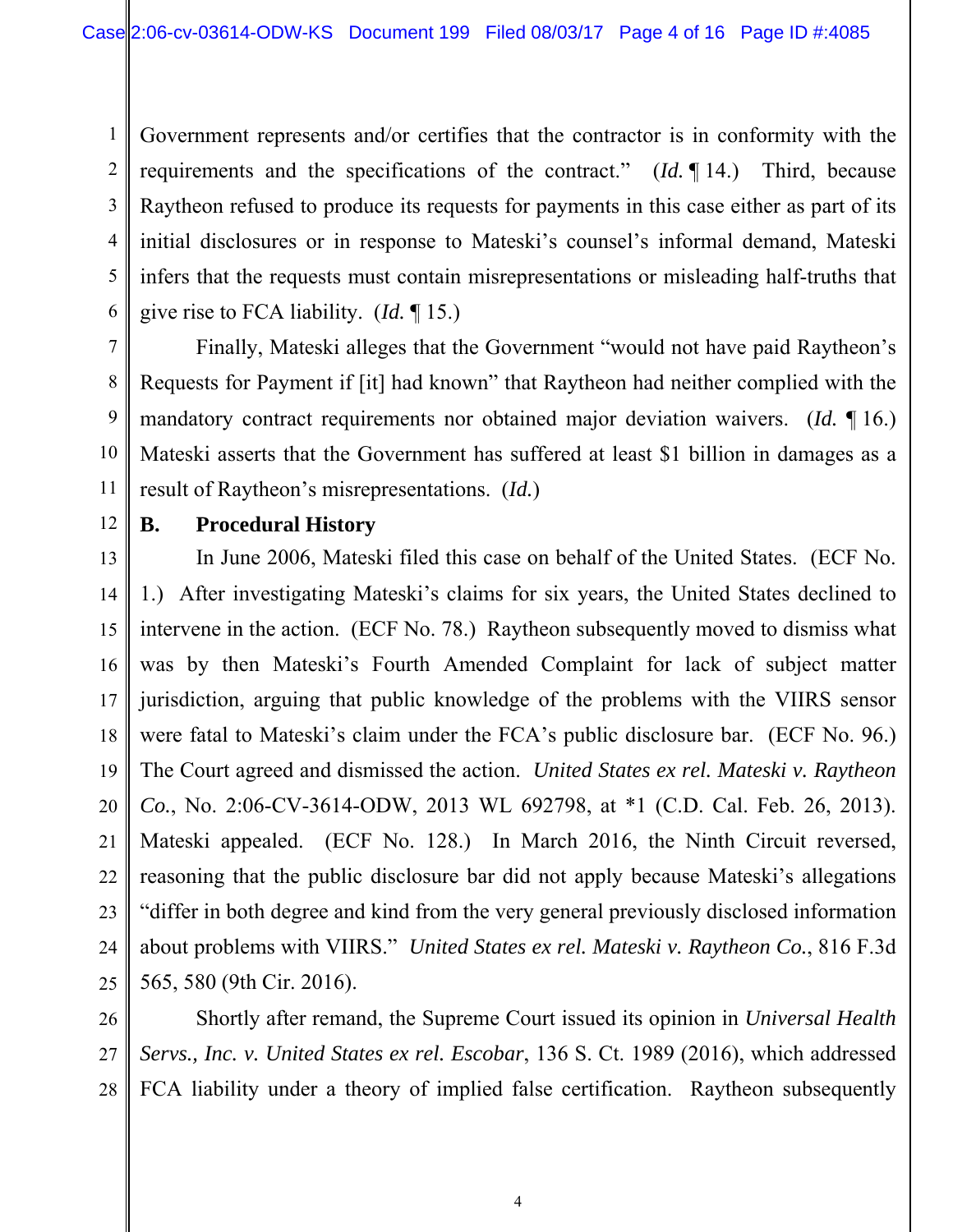1 2 3 4 5 6 7 8 9 10 11 12 13 14 15 moved to dismiss the Fourth Amended Complaint based on *Escobar* and on several other grounds. (ECF No. 154.) The Court granted Raytheon's motion, holding that a relator relying on a theory of implied false certification must identify the "specific representation" in the claim for payment that constitutes the misleading half-truth. *United States ex rel. Mateski v. Raytheon Co.*, No. 206CV03614ODWKSX, 2017 WL 1954942, at \*5 (C.D. Cal. Feb. 10, 2017) (citing *United States ex rel. Kelly v. Serco, Inc.*, 846 F.3d 325, 332 (9th Cir. 2017)). The Court also held that Mateski's Fourth Amended Complaint was excessively prolix and did not comply with basic pleading requirements. *Id.* at \*6–7. The Court granted Mateski leave to amend to cure both deficiencies. *Id.* at \*7. Mateski subsequently filed a Fifth Amended Complaint, and Raytheon now moves once again to dismiss Mateski's complaint. (ECF Nos. 182, 184.) Mateski has opposed Raytheon's motion, and the Government has filed a Statement of Interest urging the Court to reconsider its prior holding regarding the pleading requirements under an implied false certification theory. (ECF Nos. 185, 188, 198.) Raytheon's motion is now before the Court for decision.

16

#### **III. LEGAL STANDARD**

17 18 19 20 21 22 23 24 25 26 27 28 A complaint must "contain sufficient factual matter, accepted as true, to state a claim to relief that is plausible on its face." *Ashcroft v. Iqbal*, 556 U.S. 662, 678 (2009). The determination whether a complaint satisfies the plausibility standard is a "context-specific task that requires the reviewing court to draw on its judicial experience and common sense." *Id.* at 679. A court is generally limited to the pleadings and must construe all "factual allegations set forth in the complaint . . . as true and . . . in the light most favorable" to the plaintiff. *Lee v. City of Los Angeles*, 250 F.3d 668, 688 (9th Cir. 2001). But a court need not blindly accept conclusory allegations, unwarranted deductions of fact, and unreasonable inferences. *Sprewell v. Golden State Warriors*, 266 F.3d 979, 988 (9th Cir. 2001). The court must dismiss a complaint that does not assert a cognizable legal theory or fails to plead sufficient facts to support an otherwise cognizable legal theory. Fed. R. Civ. P.  $12(b)(6)$ ;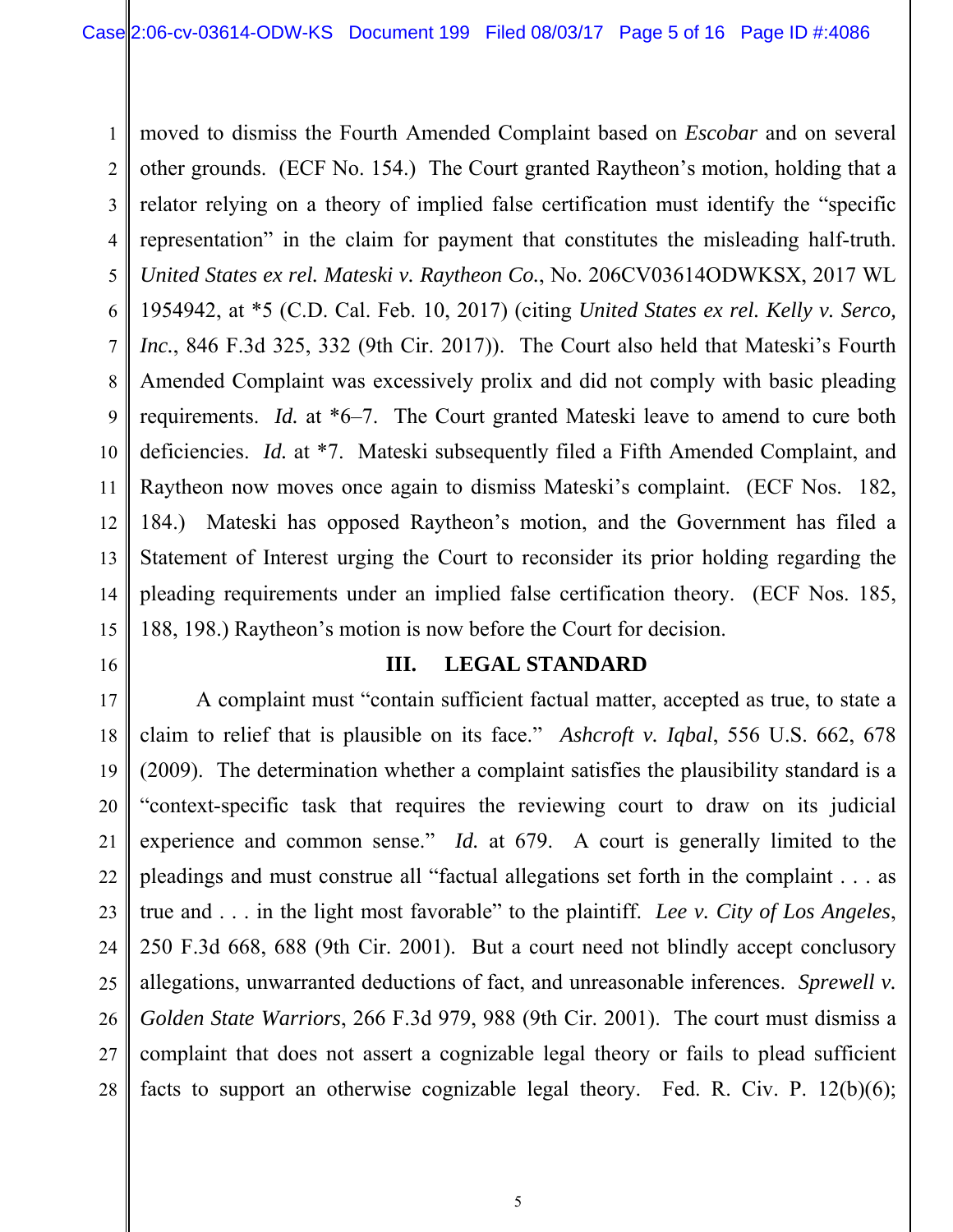*Balistreri v. Pacifica Police Dep't*, 901 F.2d 696, 699 (9th Cir. 1990).

2 3 4 5 6 7 8 9 10 11 12 13 14 15 16 17 18 19 In addition, where, as here, the plaintiff's claim sounds in fraud, the complaint must comply with Federal Rule of Civil Procedure 9(b)'s heightened pleading standard. *Mendiondo v. Centinela Hosp. Med. Ctr.*, 521 F.3d 1097, 1103 (9th Cir. 2008); *Bly-Magee v. California*, 236 F.3d 1014, 1018 (9th Cir. 2001). Rule 9(b) requires the party alleging fraud to "state with particularity the circumstances constituting fraud," Fed. R. Civ. P. 9(b), including "the who, what, when, where, and how of the misconduct charged." *Ebeid ex rel. United States v. Lungwitz*, 616 F.3d 993, 998 (9th Cir. 2010) (internal quotation marks omitted); *Vess v. Ciba-Geigy Corp. USA*, 317 F.3d 1097, 1106 (9th Cir. 2003). "In addition, the plaintiff must set forth what is false or misleading about a statement [in the defendant's claim for payment], and why it is false." *Ebeid*, 616 F.3d at 998 (citations, brackets, and internal quotation marks omitted). "Rule 9(b) serves to give defendants adequate notice to allow them to defend against the charge and to deter the filing of complaints as a pretext for the discovery of unknown wrongs, to protect professionals from the harm that comes from being subject to fraud charges, and to prohibit plaintiffs from unilaterally imposing upon the court, the parties and society enormous social and economic costs absent some factual basis." *In re Stac Elecs. Sec. Litig.*, 89 F.3d 1399, 1405 (9th Cir. 1996) (citations, brackets, and internal quotation marks omitted).

20

1

### **IV. DISCUSSION**

21 22 23 24 25 26 27 28 Under the FCA, "any person who knowingly presents, or causes to be presented, a false or fraudulent claim for payment or approval" to the United States Government is liable for civil penalties and treble damages. 31 U.S.C. § 3729(a)(1)(A). The essential elements of an FCA claim are: (1) a false statement or fraudulent course of conduct, (2) made with scienter, (3) that was material, causing (4) the government to pay out money or forfeit moneys due. *United States ex rel. Swoben v. United Healthcare Ins. Co.*, 848 F.3d 1161, 1173 (9th Cir. 2016); *Ebeid*, 616 F.3d at 997; *United States ex rel. Hendow v. Univ. of Phoenix*, 461 F.3d 1166, 1174 (9th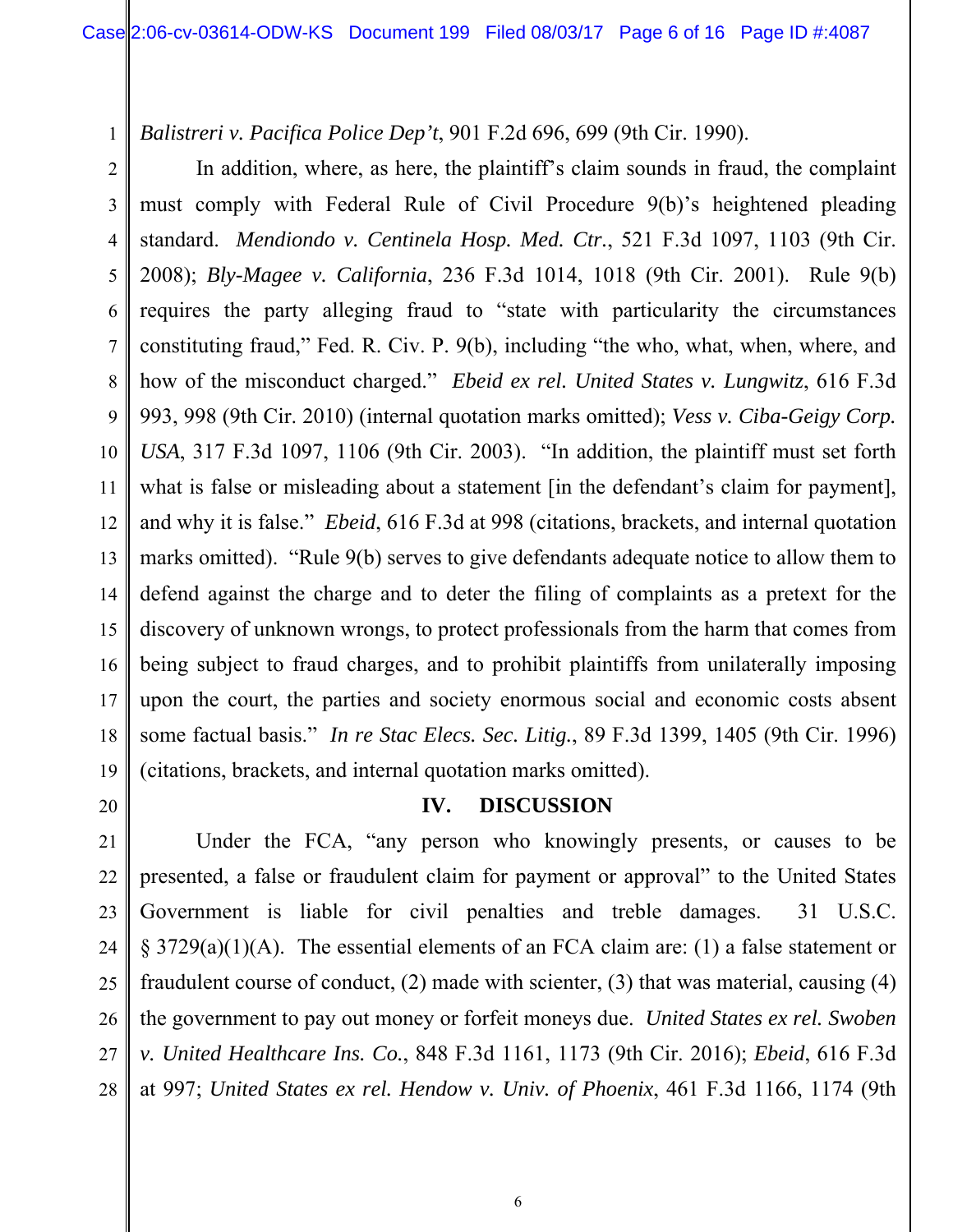Cir. 2006).

1

2

3

4

5

Raytheon argues that Mateski has not adequately alleged either a false statement or materiality. The Court addresses each in turn.

**A. False Statement**

# **1. Legal Standard**

6 7 8 9 10 11 12 13 14 15 16 17 18 19 The submission of a false claim is the *sine qua non* of FCA liability; "[v]iolations of laws, rules, or regulations alone do not create a cause of action under the FCA." *United States ex rel. Hopper v. Anton*, 91 F.3d 1261, 1266 (9th Cir. 1996); *see also United States ex rel. Campie v. Gilead Scis., Inc.*, \_\_F.3d\_\_, 2017 WL 2884047, at \*7 (9th Cir. 2017). A claim for payment can be "false" in at least three ways. *Hendow*, 461 F.3d at 1171. First, it can be factually false, such as where "the claimant misrepresents what goods or services that it provided to the Government." *United States ex rel. Wilkins v. United Health Grp., Inc.*, 659 F.3d 295, 305 (3d Cir. 2011); *see also Swoben*, 848 F.3d at 1172–73; *Hendow*, 461 F.3d at 1171. Second, it can *expressly* certify compliance with material conditions of payment that the claimant did not in fact comply with ("express false certification"). *Swoben*, 848 F.3d at 1172–73. Third, it can *impliedly* certify compliance with material conditions of payment that the claimant did not in fact comply with ("implied false certification"). *See Escobar*, 136 S. Ct. at 1995; *Kelly*, 846 F.3d at 331–32.<sup>2</sup>

20 In ruling on Raytheon's previous motion to dismiss, this Court held that a relator relying on a theory of implied false certification must identify a specific representation the defendant made that implicitly certified its compliance with the material conditions of payment. *Mateski*, 2017 WL 1954942, at \*5. The Court reasoned that even though the Ninth Circuit's pre-*Escobar* case law—namely, *Ebeid*,

25

21

22

23

<sup>26</sup> 28 <sup>2</sup> "According to this theory, when a defendant submits a claim, it impliedly certifies compliance with all conditions of payment. But if that claim fails to disclose the defendant's violation of a material statutory, regulatory, or contractual requirement, so the theory goes, the defendant has made a misrepresentation that renders the claim 'false or fraudulent' under § 3729(a)(1)(A)." *Escobar*, 136 S. Ct. at 1995.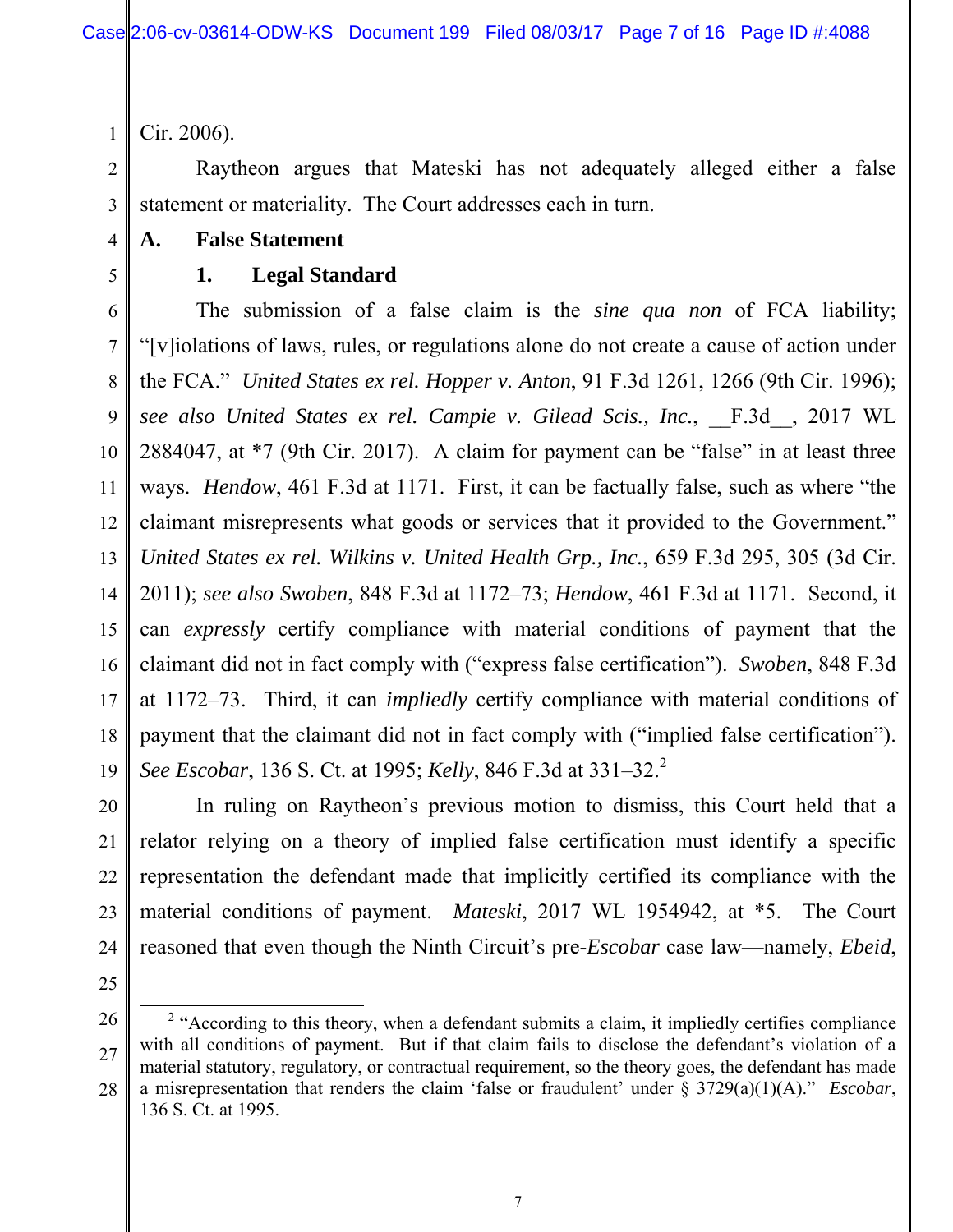1 2 3 4 616 F.3d 993—did not require such, and even though *Escobar* at first glance did not appear to abrogate or undermine *Ebeid*, the Ninth Circuit's post-*Escobar* precedent namely, *Kelly*, 846 F.3d 325—appeared to interpret *Escobar* as imposing such a requirement. *Mateski*, 2017 WL 1954942, at \*3–5.

5 6 7 8 9 10 11 12 13 14 15 16 17 18 19 20 21 22 The Government urges the Court to revisit this conclusion. The Government argues that "[a]lthough some of the language in the *Kelly* decision appears to be inconsistent with the holding in *Ebeid*," the court in *Kelly* did not overrule *Ebeid* for the simple reason that a three-judge panel *cannot* overrule its own precedent absent intervening and contrary Supreme Court authority—which *Escobar* is not. (Stmt. of Interest at 3, ECF No. 188.) As an original matter, the Court agrees that *Escobar* did not abrogate or undermine *Ebeid*. *Mateski*, 2017 WL 1954942, at \*5. However, as the Court previously noted—and as the Government even seems to agree—the most reasonable reading of *Kelly* is that an FCA claim under an implied false certification theory cannot survive if the relator does not identify any specific representations in the claims for payment. *Id.* Further, *Kelly* cited *Escobar* for this proposition, an authority superior to (and later in time than) *Ebeid*. The only way to reconcile *Kelly* and *Ebeid*  is to conclude either that *Kelly* implicitly recognized that *Escobar* abrogated *Ebeid*, or that *Ebeid* never actually posited a lower standard than *Kelly*—neither of which helps Mateski or the Government.<sup>3</sup> But what the Court cannot do, as the Government appears to suggest, is ignore *Kelly* as an inconsistent blip in the Ninth Circuit's FCA jurisprudence.<sup>4</sup> Unless and until the Ninth Circuit clarifies its jurisprudence in this area—which might come sooner rather than later, *see Rose v. Stephens Institute*, No.

<sup>24</sup> <sup>3</sup> The Government does not suggest any way that this Court can read *Kelly* in harmony with *Ebeid*, and the Court sees none. *Mateski*, 2017 WL 1954942, at \*5.

<sup>25</sup> 26 27 28 <sup>4</sup> The Court notes that *Campie*, which is the Ninth Circuit's most recently FCA case, included a rather clear-cut statement of law supporting the Court's prior conclusion: "To succeed on [an implied false certification theory], pursuant to . . . *Escobar*, [the relator] *must* not merely request payment, but also make specific representations about the goods or services provided," 2017 WL 2884047, at \*7 (emphasis added). Even if this statement is dicta, as the Government suggests, district courts should not take the Ninth Circuit's dicta lightly. *Cf. United States v. Augustine*, 712 F.3d 1290, 1295 (9th Cir. 2013).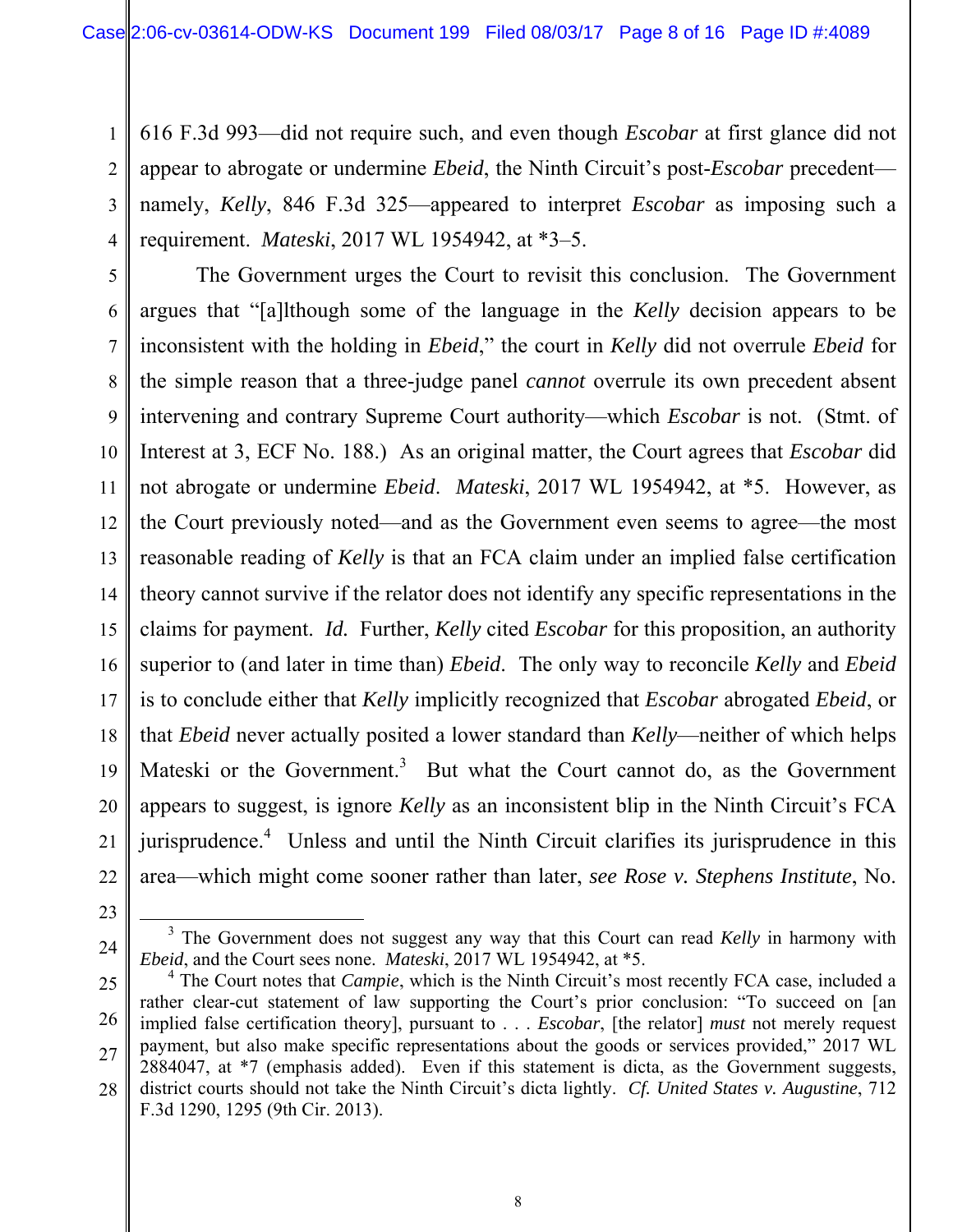17-15111 (9th Cir. 2017)—the Court sees no reasonable alternative interpretation of *Ebeid*, *Escobar*, and *Kelly*.

**2. Analysis**

1

2

3

8

10

11

4 5 6 7 9 12 Mateski alleges—on information and belief—that Raytheon "falsely represented that [it] had performed the VIIRS Contract in conformity with the requirements and specifications of the VIIRS Contract," and that it "failed to disclose that Raytheon had not obtained the requisite approvals for major deviations from the mandatory requirement." (5AC ¶ 16.) Mateski infers that Raytheon's claims include such representations and omissions based on: (1) his general experience as an aviation engineer, (2) two Federal Acquisition Regulations, and (3) Raytheon's refusal to produce the requests for payment to Mateski's counsel. Mateski argues that these allegations suffice under all three theories of FCA liability. The Court disagrees.

13 14 15 16 17 18 19 20 21 22 23 24 25 26 27 28 Under either a factually false theory or an express false certification theory, Mateski must identify an overtly false representation in the claim for payment. *See Campie*, 2017 WL 2884047, at \*7; *Wilkins*, 659 F.3d at 305. Mateski attempts to do so by stating that Raytheon's claims for payment "falsely represented that [it] had performed the VIIRS Contract in conformity with the requirements and specifications of the VIIRS Contract," but this general description amounts to little more than a legal conclusion couched as a factual allegation. The only fact in this statement that is particular to this case is Mateski's identification of the source of the conditions of payment—i.e., the VIIRS Contract and the NGIID—but this alone is not enough to pass muster under Rule 9(b). For example, Mateski alleges that Raytheon failed to perform "complete tests and retests of component parts and of assembled hardware." (5AC ¶ 9.) Yet without knowing precisely what representation Raytheon made regarding this work in its request for payment, it is impossible to discern whether that representation was false at all. All Raytheon can do with these vague allegations is to "just deny that [it] ha[s] done anything wrong" rather than actually "defend against the charge." *Swoben*, 848 F.3d at 1172.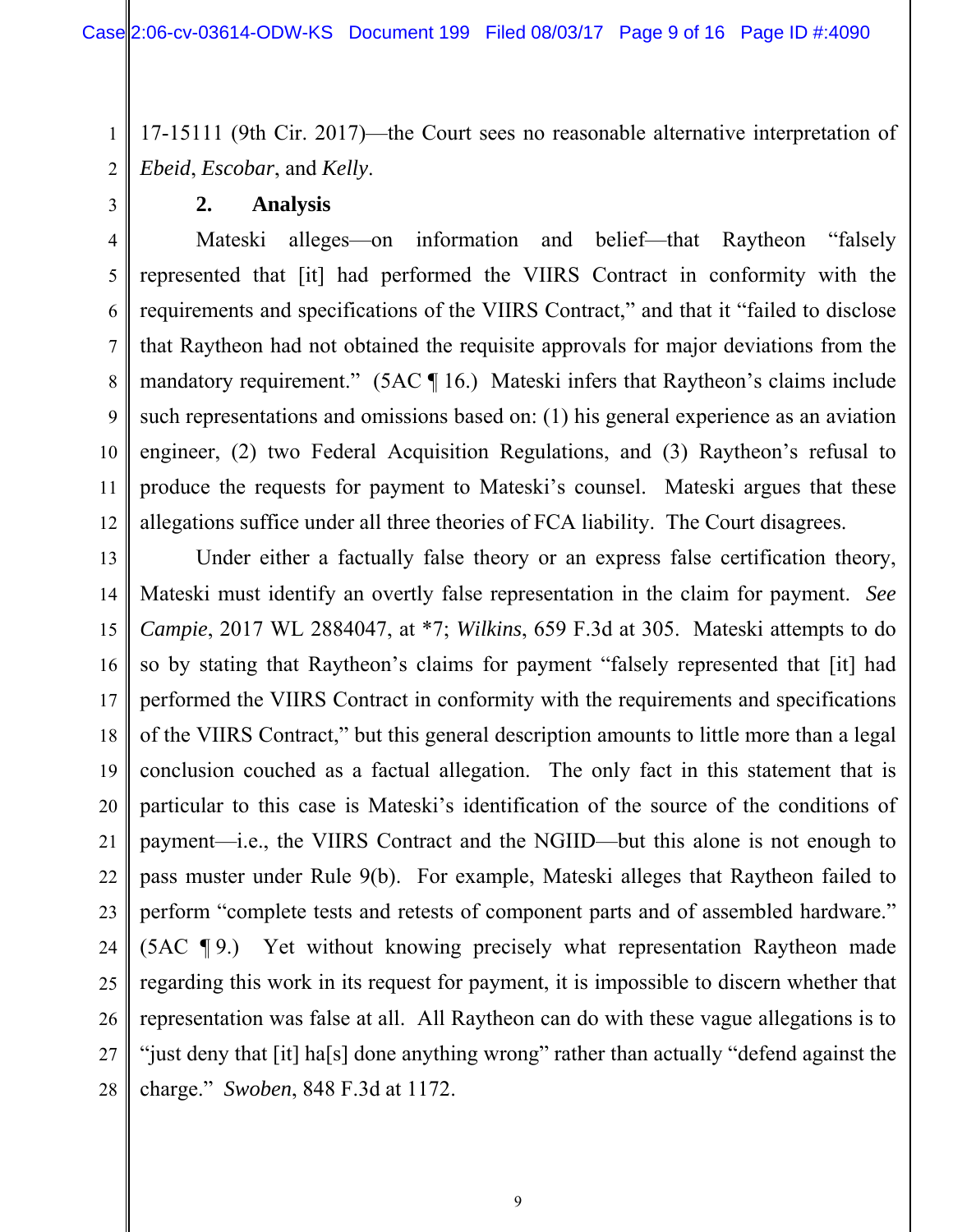1 2 3 4 5 6 7 8 9 10 11 12 13 Mateski's reliance on an implied false certification theory fares no better, and actually further highlights the problem with his generalized allegations. As the Court explained above, the distinguishing feature of this theory is that the claim for payment contains a representation that, while not overtly false, reasonably (but falsely) implies that the claimant complied with a material condition of payment (i.e., a misleading half-truth). *Escobar*, 136 S. Ct. at 2000; *Kelly*, 846 F.3d at 331–32. Yet the representation that Mateski identifies as the misleading half-truth is the very same representation that he argues is overtly false on its face: that Raytheon "represented that [it] had performed the VIIRS Contract in conformity with the requirements and specifications of the VIIRS Contract."  $(5AC \parallel 16)$  It is at best unclear how the same representation can be both overtly false and not overtly false, and thus underscores the challenge that such a vague allegation poses to Raytheon in attempting to defend itself in this action.

14 15 16 17 18 19 20 21 22 23 24 25 26 27 28 Finally, the lack of specificity as to exactly how Raytheon deviated from the contract documents significantly hinders the determination whether its claims for payment were false. Using the same example above, Raytheon allegedly failed to perform "complete tests and retests of component parts and of assembled hardware." (5AC ¶ 9.) But did Raytheon wholly fail to perform the tests and retests? Or did Raytheon simply perform incomplete tests? Which "component parts and assembled hardware" did Raytheon fail to "complete<sup>[ly]"</sup> test? Depending on exactly what representation Raytheon made in the claims for payment and exactly how much Raytheon deviated from this specification, Raytheon might not have submitted a false claim at all. *See Ebeid*, 616 F.3d at 1000 ("Ebeid simply alleges that Lungwitz 'concealed and failed to disclose that the Clinic's physicians had a financial relationship to the Home Health Care Agency and the Hospice to which the physicians referred patients.' . . . These general allegations—lacking any details or facts setting out the 'who, what, when, where, and how' of the 'financial relationship' or alleged referrals—are insufficient under Rule 9(b). *. . .* [A] global indictment of Lungwitz's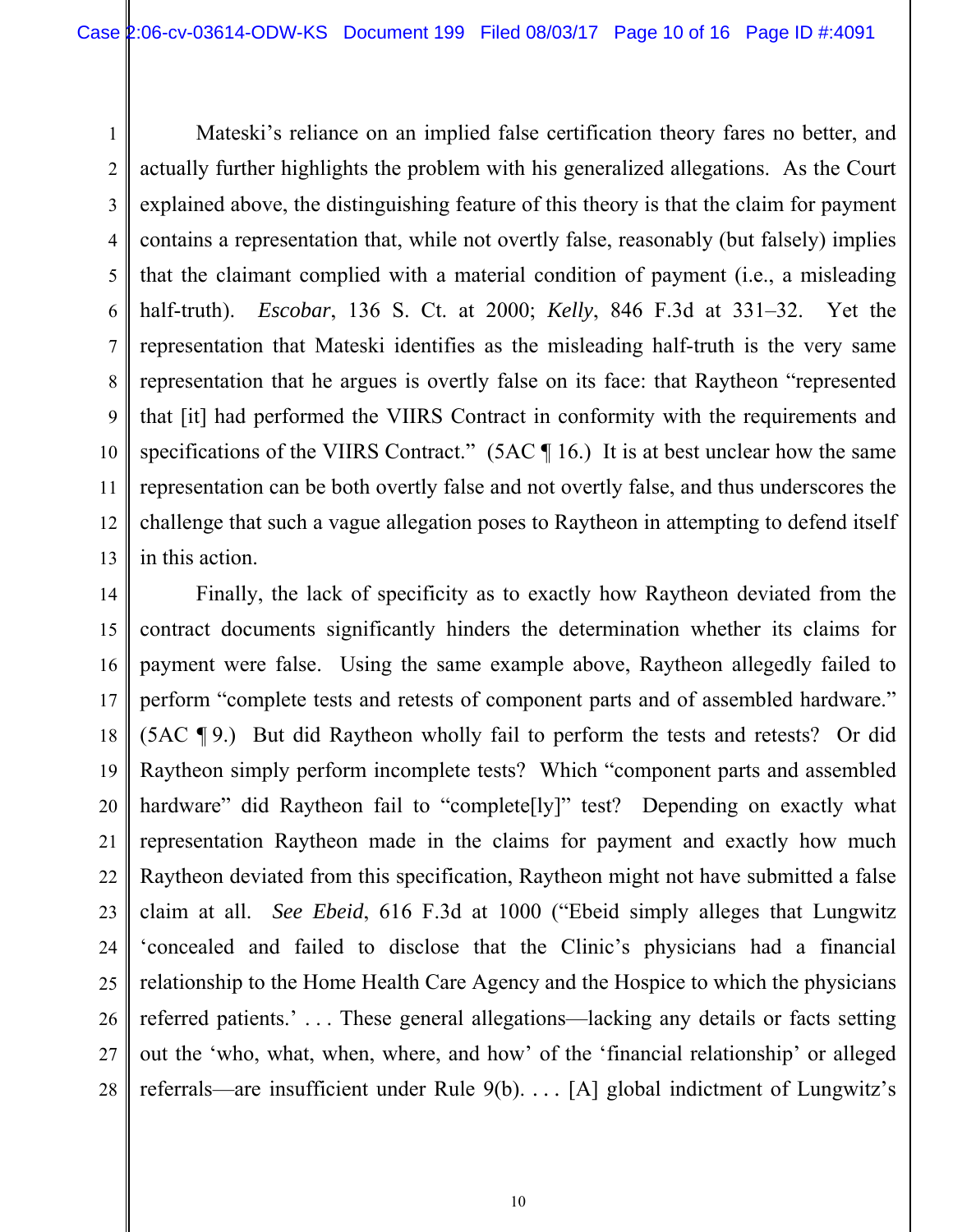business is not enough." (citations omitted)).

# **3. Mateski's Arguments**

Mateski makes several arguments as to why his allegations are sufficient, none of which the Court finds convincing.

5

1

2

3

4

# **i. Pleading on Information and Belief**

6 7 8 9 10 11 12 13 14 15 16 First, Mateski argues that the contents of Raytheon's claims for payment are "peculiarly within the defendant's knowledge," and thus he can make generalized allegations regarding their contents based solely on information and belief. *See Neubronner v. Milken*, 6 F.3d 666, 672 (9th Cir. 1993). The cases on which Mateski relies, however, are limited to the securities fraud context; the Ninth Circuit has expressly declined to loosen Rule 9(b)'s particularity requirements based on the relator's lack of inside information. *Ebeid*, 616 F.3d at 999. And because generalized allegations of fraud based on information and belief do not otherwise satisfy Rule 9(b)'s particularity requirements, *see Moore v. Kayport Package Exp., Inc.*, 885 F.2d 531, 540 (9th Cir. 1989); *Wool v. Tandem Computers Inc.*, 818 F.2d 1433, 1439 (9th Cir. 1987), Mateski's argument fails.<sup>5</sup>

17

18

19

20

21

22

23

24

25

### **ii. Refusal to Produce Claims for Payment**

Next, Mateski argues that the Court may infer that the claims for payment contain specific misrepresentations that give rise to liability because Raytheon refused to disclose them either as part of its initial disclosures under Rule 26(a) or in response to an informal request by Mateski's counsel. This is also not persuasive. As an initial matter, the adverse inference doctrine typically operates as an evidentiary sanction such as where the court permits a jury to infer that a document contained information adverse to the one who destroyed or failed to produce it. *See, e.g.*, *Akiona v. United States*, 938 F.2d 158, 161 (9th Cir. 1991); *Jackson Family Wines, Inc. v. Diageo N.* 

<sup>27</sup> 28 <sup>5</sup> In light of this, the Court need not assess whether the various bases on which Mateski's belief is grounded—namely, his purported experience in the industry and the two Federal Acquisition Regulations—could reasonably give rise to Mateski's allegations regarding the contents of the claims.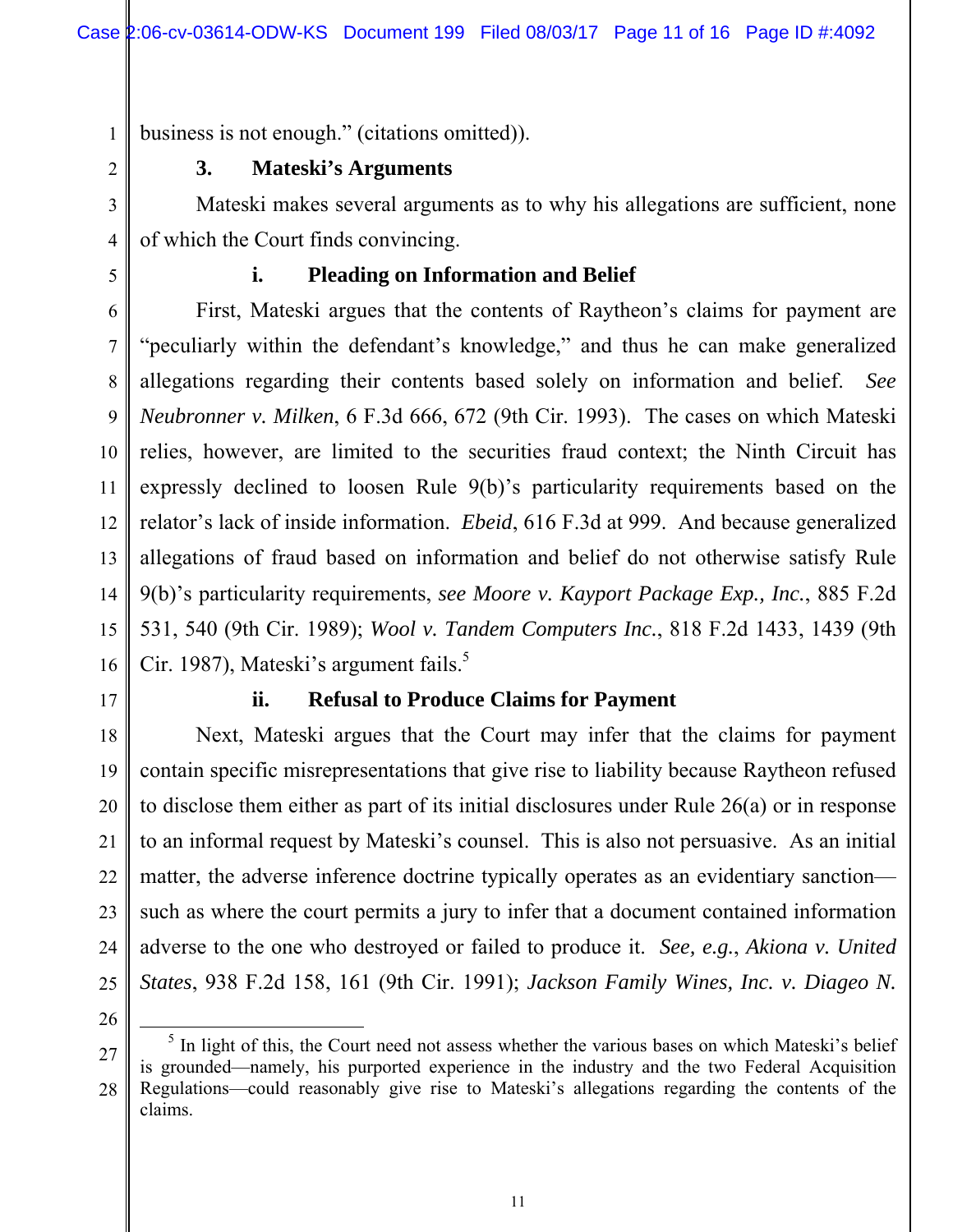1 2 3 4 5 6 7 8 9 10 11 *Am., Inc.*, No. CV 11-5639 EMC (JSC), 2014 WL 595912, at \*1 (N.D. Cal. Feb. 14, 2014); *Nursing Home Pension Fund v. Oracle Corp.*, 254 F.R.D. 559, 564 (N.D. Cal. 2008). Mateski does not identify, and the Court cannot locate, any cases holding that such an inference can loosen pleading requirements—let alone Rule 9(b)'s stringent particularity requirements. Indeed, Mateski's argument puts the discovery cart before the pleading horse; Rule 9(b) is intended to "to *deter* the filing of complaints as a pretext for the discovery of unknown wrongs," *Stac Elecs. Sec. Litig.*, 89 F.3d at 1405 (emphasis added), and thus any rule relaxing pleading requirements based on purported discovery violations would severely undercut this purpose. At bottom, Mateski's argument is just another derivation of his argument that he should not have to comply with Rule 9(b) because he lacks access to Raytheon's claims for payment an argument that the Ninth Circuit has rejected. *Ebeid*, 616 F.3d at 999.

### **iii.** *Campie*

18 19 20 21 22 23 24 25 26 27 28 Finally, after briefing on this motion was complete, Mateski submitted a notice of supplemental authority arguing that the Ninth Circuit's most recent FCA case, *Campie*, 2017 WL 2884047, at \*7, demonstrates that he has adequately pleaded his claims. This case, however, is a far cry from *Campie*. There, the defendant (a drug manufacturer) allegedly obtained the active ingredient for three types of drugs from a Chinese source that was not registered with, or approved by, the Food and Drug Administration (FDA). *Id.* at \*2. Despite this, the defendant represented to the Government that it obtained the active ingredient from a South Korean source (which was registered and approved with the FDA). *Id.* at \*3. The Ninth Circuit held that the relator had adequately pleaded an FCA claim under both a factually false theory and an implied false certification theory. As to the former, the court noted that the defendant had expressly (and falsely) represented to the FDA that the active ingredient came from an approved source, and thus the defendant had sought payment for a "misbranded good[]." *Id.* at \*7 (citing *United States v. Nat'l Wholesalers*, 236 F.2d 944, 950 (9th Cir. 1956)). As to the latter, the court noted that the claims for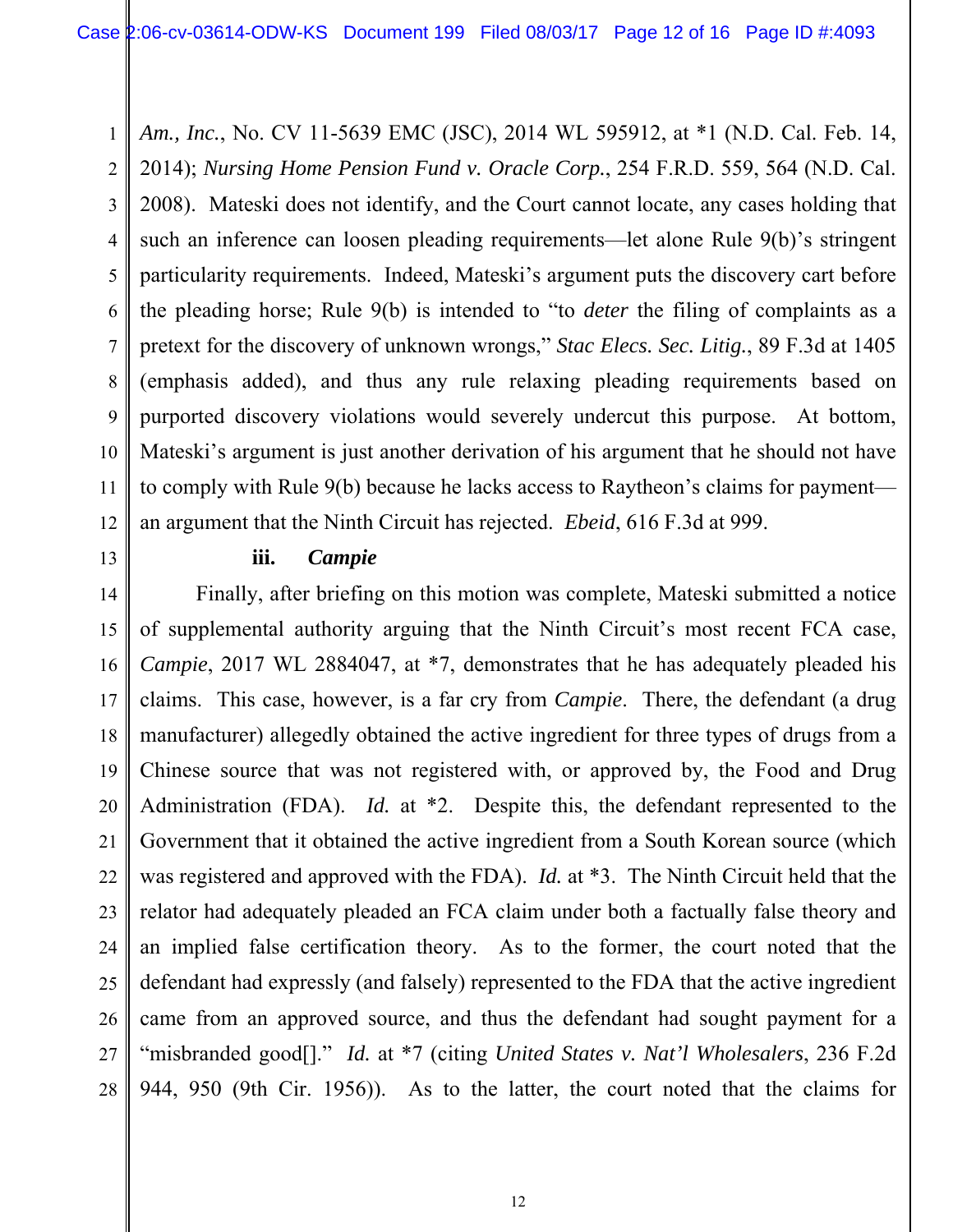3 4 reimbursement to various Government programs (such as Medicare) identified a particular drug, and that this identification impliedly (but falsely) represented that the drug complied with FDA standards (such as using active ingredients from approved sources). *Id.*

Mateski's allegations do not come close to this level of specificity. Mateski identifies vague and broad contract standards that Raytheon allegedly did not meet over a eight-year period, but gives no details as the exact manner in which Raytheon violated those standards. Mateski also does not identify a single specific representation that Raytheon made to the Government, and thus neither Raytheon nor the Court can discern how that representation (if it even exists) was in any way false (either overtly or impliedly). In short, *Campie* does not help Mateski at all.

12 **B. Materiality**

1

2

5

6

7

8

9

10

11

13 14 15 16 17 18 Raytheon argues that its alleged misrepresentations were not material to the Government's decision to pay Raytheon, as evidenced by the fact that the Government kept paying Raytheon's invoices long after Mateski informed the Government of Raytheon's allegedly false claims for payment. The Court concludes that Mateski's barebones allegations regarding materiality require dismissal even without considering the Government's knowledge.

19 20 21 22 23 24 25 26 27 28 "[A] misrepresentation about compliance with a statutory, regulatory, or contractual requirement must be material to the Government's payment decision in order to be actionable under the False Claims Act." *Escobar*, 136 S. Ct. at 2002. "[T]he term 'material' means having a natural tendency to influence, or be capable of influencing, the payment or receipt of money or property." 31 U.S.C. § 3729(b)(4). "The materiality standard is demanding"; "[m]ateriality . . . cannot be found where noncompliance is minor or insubstantial." *Escobar*, 136 S. Ct. at 2003. As with all elements of an FCA claim, the relator must plead particular facts under Rule 9(b) in support of their allegations of materiality, and the failure to plead such facts should result in dismissal. *Id.* at 2004 n.6.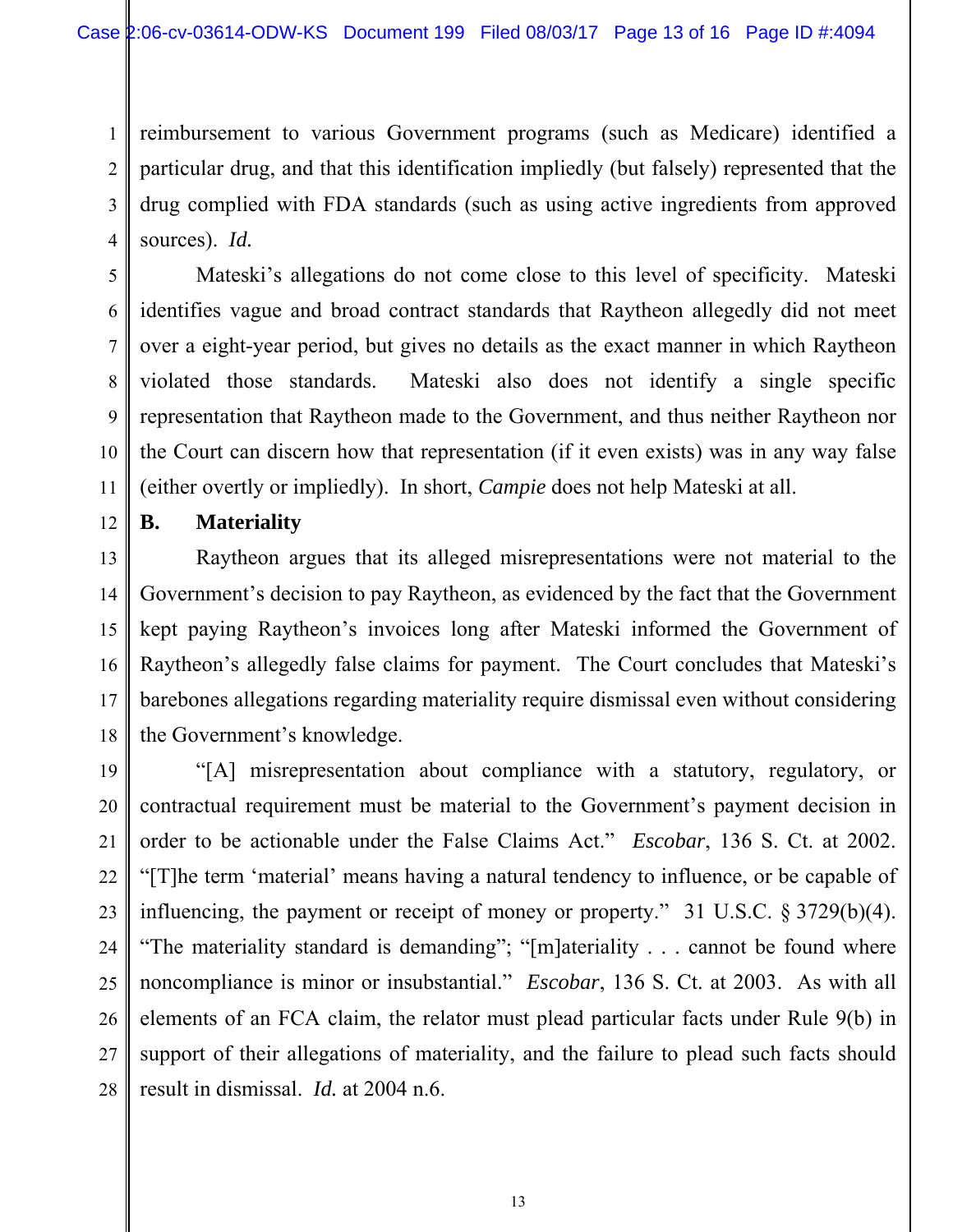1 2 3 4 5 6 7 8 9 10 11 Here, Mateski's complaint contains only one sentence directly addressing the materiality of Raytheon's misrepresentations: "The United States would not have paid Raytheon's Requests for Payment if the United States Government knew (i) that Raytheon had not performed the VIIRS Contract in conformity with the requirements and specifications of the VIIRS Contract and the NGIID, and (ii) Raytheon had not obtained approvals of major deviations as required by the NGIID." (5AC ¶ 16.) This allegation, of course, is completely conclusory and thus insufficient; it does not show *how* Raytheon's misrepresentations were material. *See Ebeid*, 616 F.3d at 1000 ("Ebeid baldly asserts that had Lungwitz 'not concealed or failed to disclose information affecting the right to payment, the United States would not have paid the claims.' This conclusory allegation is insufficient under Rule 9(b).").

12 13 14 15 16 17 18 19 20 Moreover, none of the facts otherwise alleged in the complaint are sufficiently specific to satisfy Rule 9(b). For example, while Mateski alleges that the Government designated compliance with various VIIRS Contract provisions as "mandatory," such designations do not automatically make misrepresentations concerning those provisions material. *Escobar*, 136 S. Ct. at 2003 ("A misrepresentation cannot be deemed material merely because the Government designates compliance with a particular statutory, regulatory, or contractual requirement as a condition of payment."). The descriptions of the various violations are also far too general for the Court to determine their significance to the project. For example, Raytheon allegedly "failed to write test event failure reports."  $(5AC \P 9(i))$ . What were these "event" failure[s]"? Were each of them significant to the VIIRS's ultimate construction? If not, would the Government have cared if Raytheon submitted a claim suggesting that it had written such a report (or obtained the requisite waiver) when in fact it had not? Without allegations that can provide answers to these types of questions, it is impossible to discern if any misrepresentations based on Raytheon's noncompliance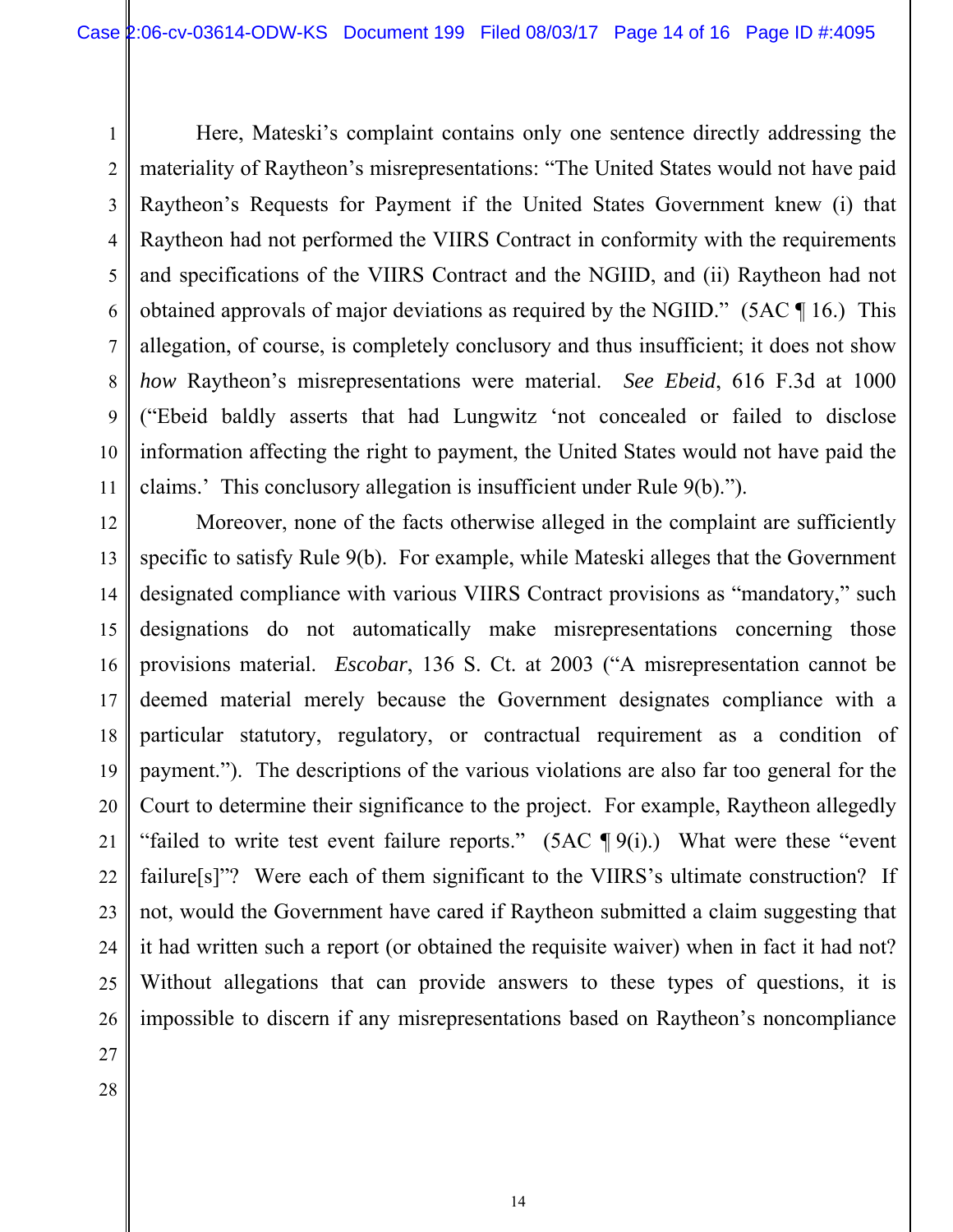3 4 5 6 with these provisions were *actually* material to the Government's payment decision.<sup>6</sup> *Cf. Escobar*, 136 S. Ct. at 2004 (rejecting the Government's argument that any statutory or regulatory violation is automatically material simply because "the Government required contractors to aver their compliance with the entire U.S. Code and Code of Federal Regulations," and noting that "[t]he False Claims Act does not adopt such an extraordinarily expansive view of liability").

7 **C. Leave to Amend**

1

2

8 9 10 11 12 13 14 15 16 17 Generally, the Court should liberally grant the plaintiff leave to amend following dismissal of the complaint. *See, e.g.*, *Sonoma Cty. Ass'n of Retired Emps. v. Sonoma Cty.*, 708 F.3d 1109, 1117 (9th Cir. 2013). However, the Court may deny leave where there has been "repeated failure[s] to cure deficiencies by amendments previously allowed." *Id.* There is no magical number of opportunities the Court must afford the plaintiff to properly plead his or her claims; it all depends on the circumstances of the case. *See Eminence Capital, LLC v. Aspeon, Inc.*, 316 F.3d 1048, 1053 (9th Cir. 2003) (Reinhardt, J., concurring) (courts should not "[s]imply count[] the number of times a plaintiff has filed a complaint" in determining whether to grant leave).

18 19 20 21 22 23 Here, the Court concludes that leave to amend is not warranted. The Court previously held that Mateski's claims failed because he had not identified the specific representations that Raytheon made to the Government. Mateski suggested in that round of briefing that he could not do so because he was unfamiliar with Raytheon's billing process, $\frac{7}{1}$  but the Court nonetheless gave Mateski leave to amend. Perhaps unsurprisingly, Mateski's Fifth Amended Complaint did not cure the deficiency.

<sup>6</sup> Mateski also points to its general allegation that Raytheon's non-compliance with the 14

<sup>24</sup>

<sup>25</sup> 26

different NGIID standards caused "the loss of low light visible imagery thereby blinding or impairing the NPOESS telescope and preventing or impairing the collection and transmission of data." (5AC  $\P$  $\uparrow$  5–6.) Again, this is far too conclusory; it does not give "the who, what, when, where, and how" needed to support the inference of materiality. *Ebeid*, 616 F.3d at 998.

<sup>27</sup> 28  $7$  Opp'n at 9 ("Mateski is an engineer not involved with billing and invoices for payment. Billing is a matter particularly within the knowledge of Raytheon. Discovery must be had on the question of what Raytheon's invoices for payment consisted of or contained."), ECF No. 160.